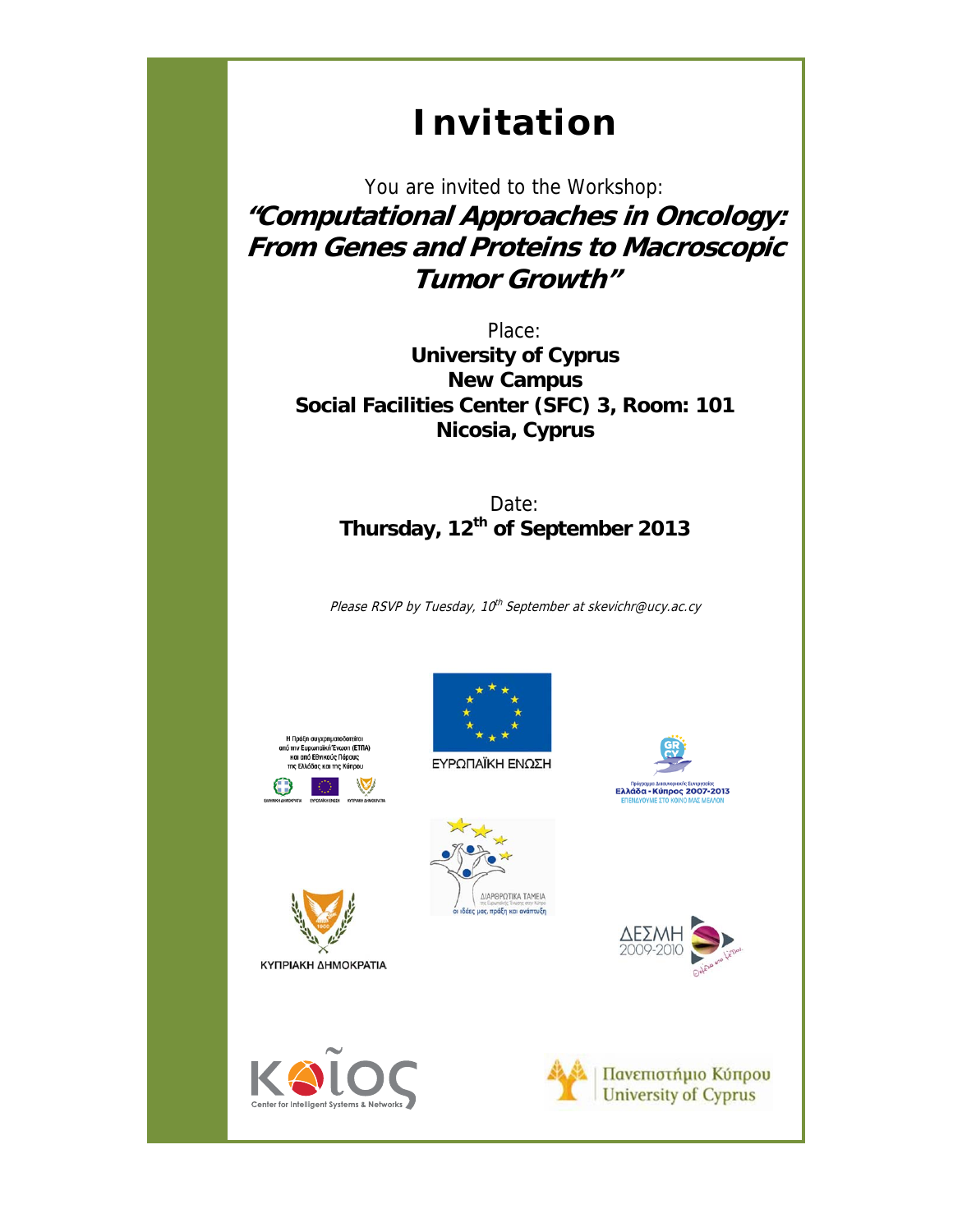## **Programme**

09:00-09:10 **Welcome and Introduction** 

Georgios Mitsis KIOS Research Center, Department of Electrical and Computer Engineering, University of Cyprus

09:10-09:40

**Quantitative Phosphoproteomics Dissects Sensitization of Resistant Malignancies to Tyrosine Kinase Inhibitors and Defines Novel Therapeutic Targets** 

Andreani Odysseos – EPOS-Iasis and University of Cyprus

09:40-10:10 **Cancer biomarker discovery using in vitro and in vivo models** 

Demetris Iacovides Department of Biological Sciences, University of Cyprus

10:10-10:40 **Using Oncogenic Viruses to Understand the Relationship between Cancer and Stemness** 

Katerina Strati Department of Biological Sciences, University of Cyprus

10:40-11:00 **Coffee Break** 

*Computational Approaches in Oncology: From Genes and Proteins to Macroscopic Tumor Growth*

Computational Approaches in Oncology:

From Genes and Proteins to Macroscopic Tumor

Growth

11:00-11:30 **High resolution optical coherence tomography imaging for cancer** 

Costas Pitris KIOS Research Center, Department of Electrical and Computer Engineering, University of Cyprus